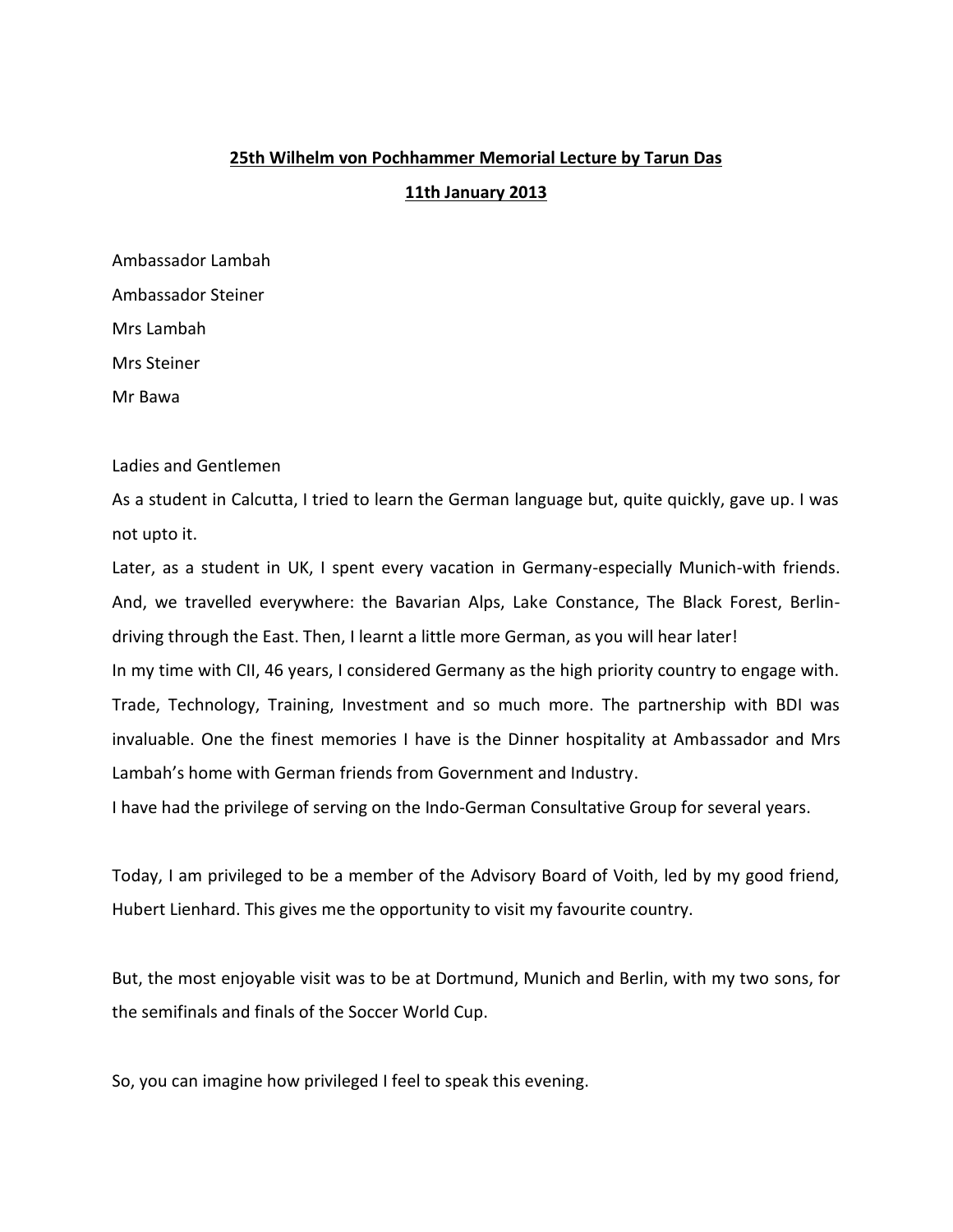Ambassador Lambah, Mr Bawa, you and FIGS bring me back to Germany for which I thank you. Indo-German Partnership and Friendship is so very important.

And, it is very special that Ambassador and Mrs Steiner are present. The picture of both of you at the Golden Temple was great.

In my life I have had friends forever. I valued long term relationships.

FIGS is so right to honour and remember Wilhelm Von Pochhammer, a citizen of Bremen, because he was a special friend of India, writing on our country; his book "India's Road to Nationhood" is now into its  $4<sup>th</sup>$  Edition thanks to FIGS. We should always honour him as we do today.

I have another connection with Wilhelm Von Pochhammer. Germany was the only country where my Institution had two offices. The second office was in Bremen, his hometown. A beautiful place, which provided us with a "home" for several years.

As you can see, I am happy to talk of my relationship with Germany: The Economies and the People of our 2 countries need to get married to each other! And, stay married!

In his article on 9 November 2012, Amb Steiner wrote "Germany has the right toolbox on offer" to India.

But, to earn my Dinner, let me now turn to the subject given to me "National Security: The Economic Content".

No detailed Analysis or Solutions: Just an outline of the Economic Security Agenda: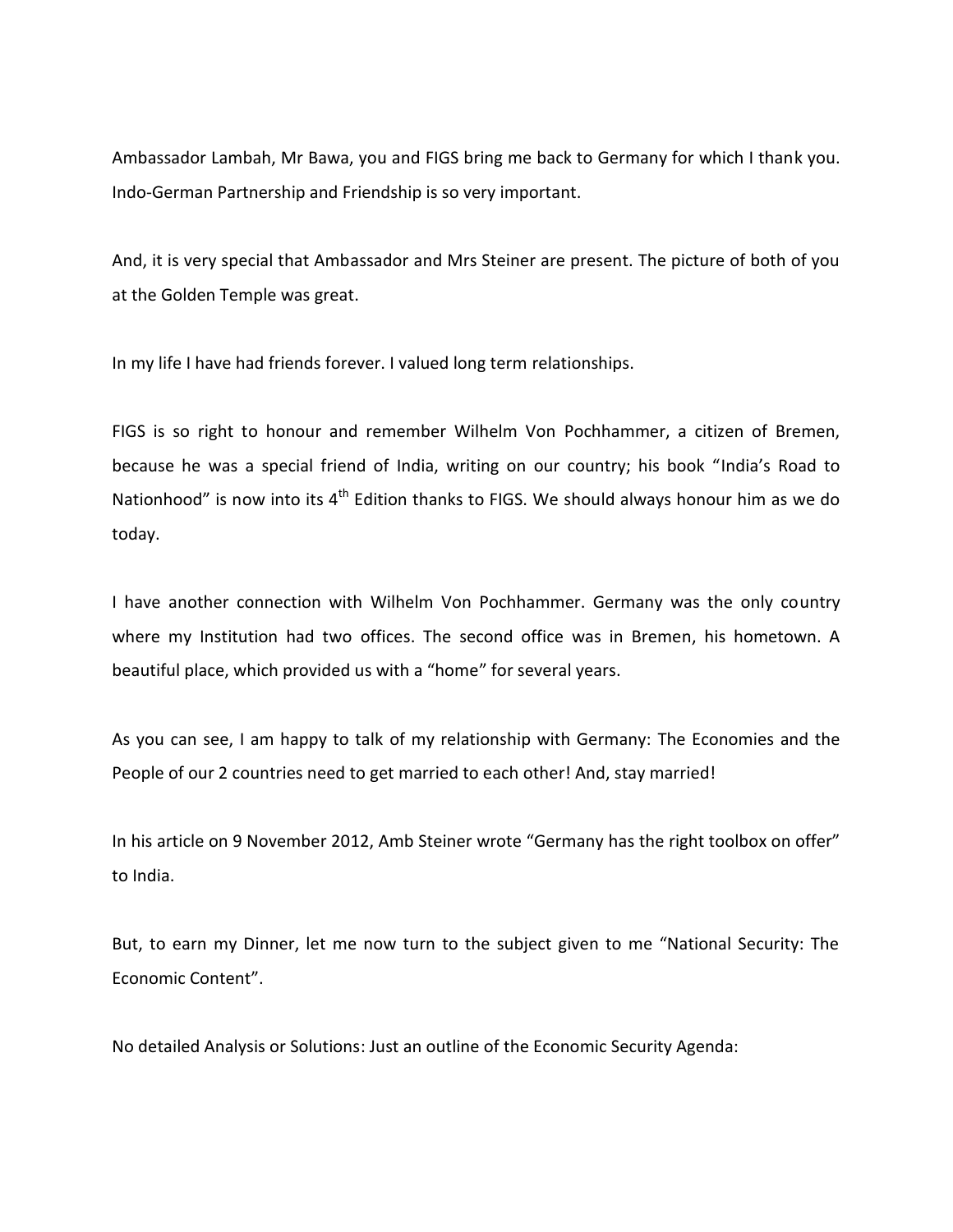National Security has generally meant military and defence security. Internal Security has been added. And, more recently, we, in India, realized that Economic Security is a very big part of National Security.

And, both have to go together. Actually, Economic Security helps us to sustain everything else- Defence, Internal Security, Social Security, Reduced Poverty, etc.

What does Economic Security mean?

Simply put: a strong Economy. A growing Economy. This is what Germany has been known for. Respected for. And, India earned new respect over the last 20 years for moving from 3 to 6 to 9% p.a. GDP growth. Germany earned that respect based on its amazing manufacturing technology and export competitiveness. We earned respect and goodwill, globally, by showing sustained high rates of growth.

And, when we speak of Economy what do we mean?

6 areas to list:

First, the foundation. Infrastructure. Roads. Railways. Ports. Airports. Telecom. Water. In India, all this was Government owned, managed and controlled. Over the past 15 years. The Private Sector has entered. Much done. But, a long pending agenda of action. And, PSUs still have a huge role and responsibility .

Second, Agriculture. In today's language, Food Security. And, with changing lifestyles and aspirations, a huge need for higher productivity and new technologies in Agriculture on which 600 million + depend. A limited. Land mass. 1 Billion people. Technology is critical.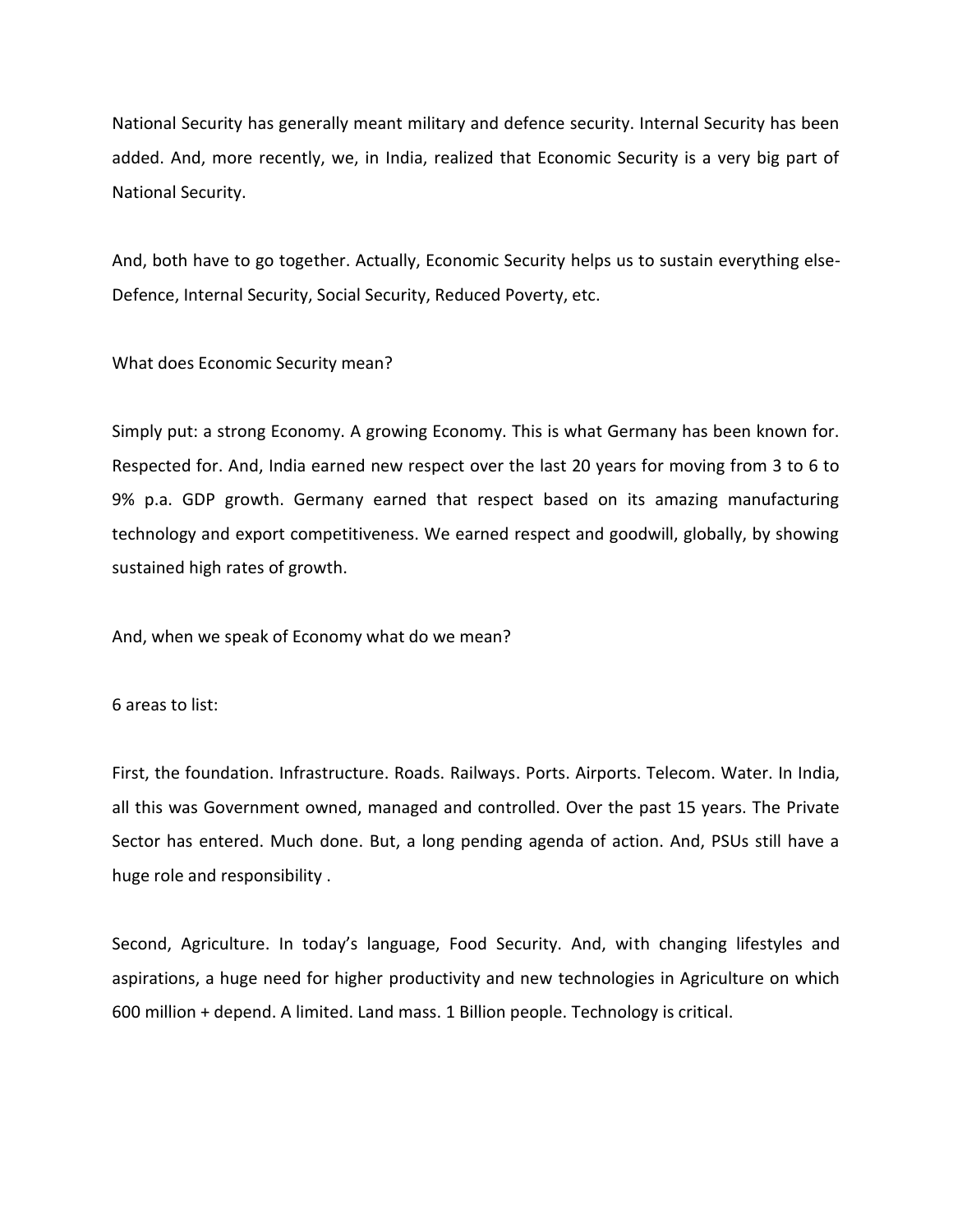Third, Manufacturing. This is the superstructure in the Economy. Germany is famous for this, especially its 'Mittelsttand', the small and medium sector of Industry. A role model for us to learn from. Our future lies so much with a strong, free SME sector.

Fourth, a new dimension: the Services Sector. More than 50% of our GDP now. Vital to every part of Economy and Society and growing still at 7% p.a.

Fifth, National Resources and Energy Security. Electricity, oil, gas, coal, minerals, renewables, nuclear. A vital part of national and economic security. Many challenges here for India. Perhaps, the maximum.

Sixth, Human Resources. People. Educated, Trained, Skilled, Healthy. There is a saying "Build People, Build the Nation". An area in which Germany excels where Chambers of Commerce and Companies are role models for skills development.

I have avoided analysis to limit my time but let me only add that, in each of these Five areas, Investment is critical and FDI vital. So, to strengthen National Security – The Economic Content, the policy and procedures for Domestic and Foreign Investment need the highest level of attention and action. Freedom and flexibility are essential for fresh Investment. And, transparency.

Before I conclude, let me highlight 7 trends in India which are impacting Economic Security:

- 1. Innovation happening across the nation, across sectors, developing new ways and means of doing things.
- 2. Low cost products and services affordable even to poor are a new and real factor, thanks to Innovation.
- 3. Information Technology is spreading like wildfire, especially amongst the young, impacting everything, improving efficiency.